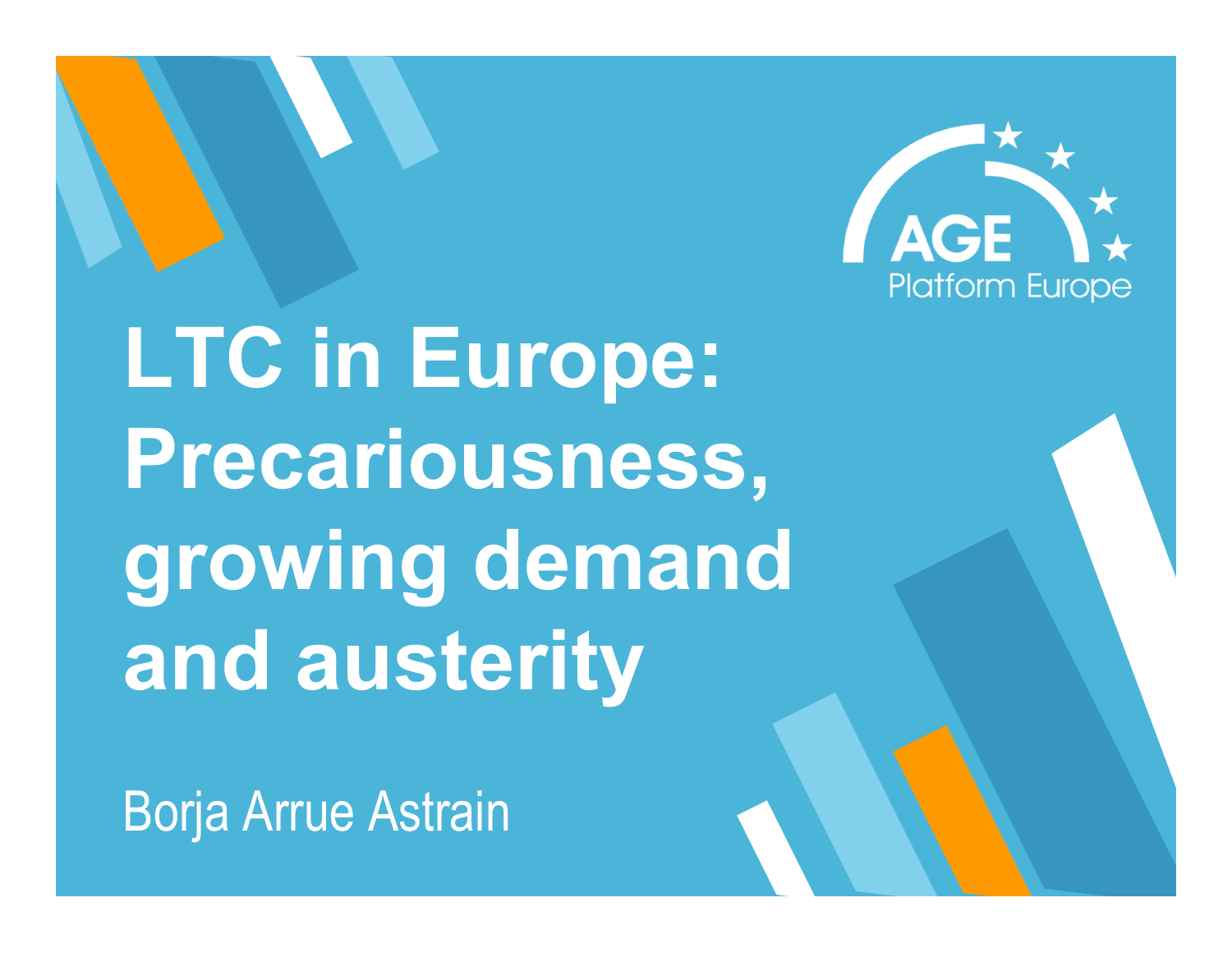

- 1. **Challenges** facing LTC in Europe
- 2. **Precariousness** and links to quality of services
- 3. **Austerity**: an aggravating factor
- 4. **Future** perspectives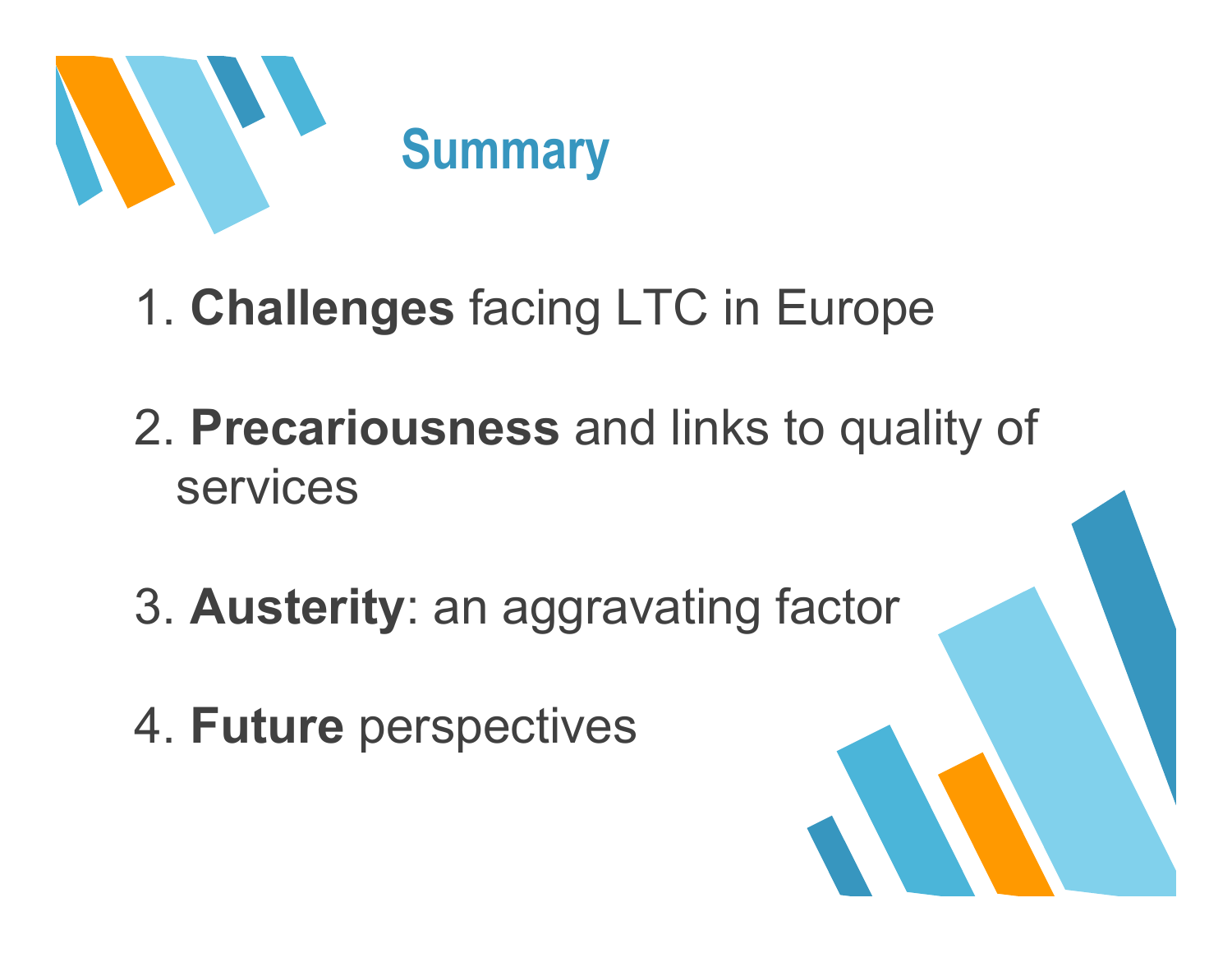1.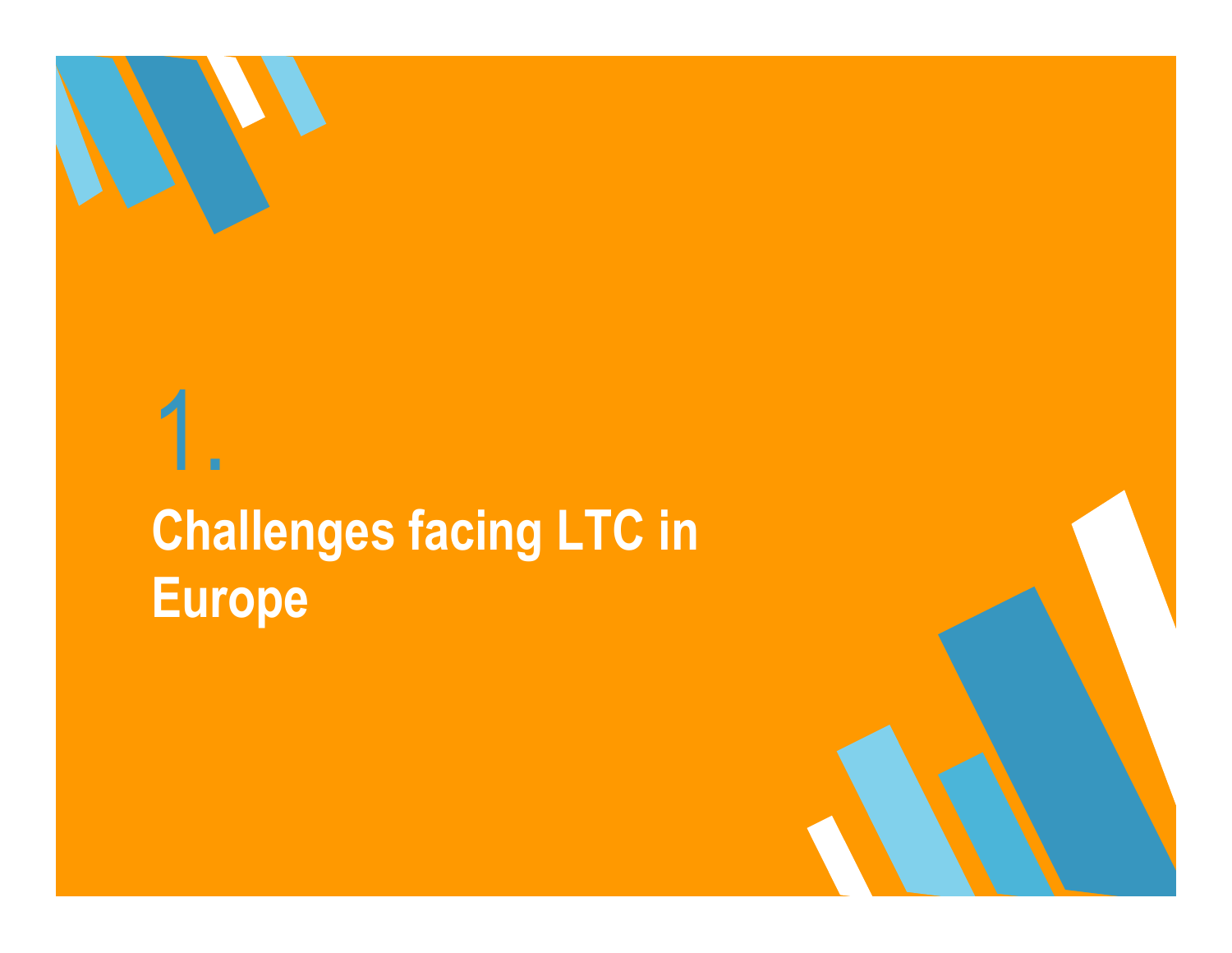

#### $\bullet$  **Relatively low public spending**: 1.7% GDP

Graph  $\Pi$ .3.2: Total (public) expenditure on long-term care in the EU, as a share of total (public) current health expenditure



(1) Expenditure based only on the medical care component (HC.3) of system of health accounts data. Source: European Commission, EPC.

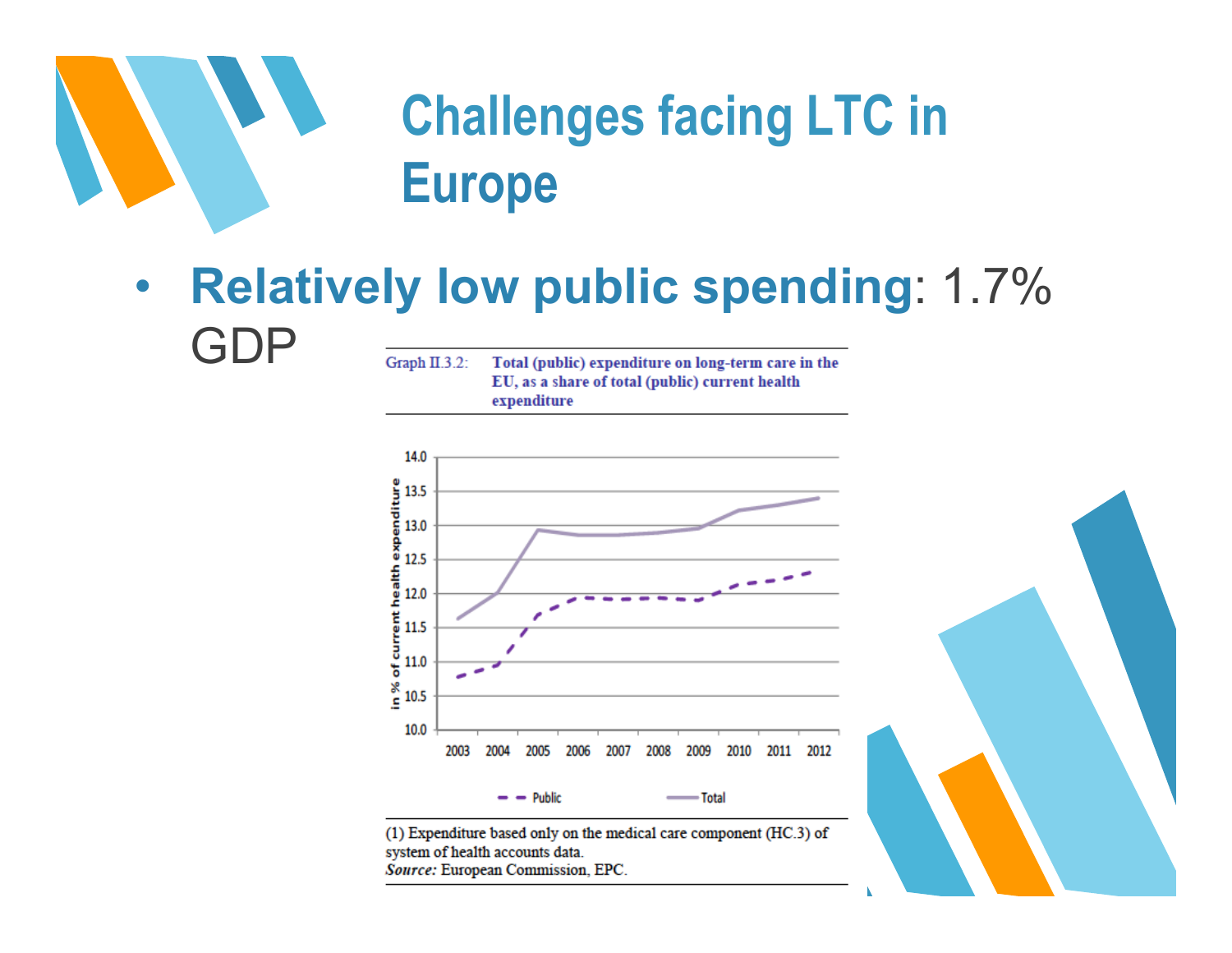

#### •**Growing demand**:

| Table 8. Projected changes in number of people $63+$ and $80+$ in $E\frac{U}{Z}$ , 2008-2000, millions |      |      |       |       |       |       |       |                 |
|--------------------------------------------------------------------------------------------------------|------|------|-------|-------|-------|-------|-------|-----------------|
| $EU-27$                                                                                                | 2008 | 2010 | 2020  | 2030  | 2040  | 2050  | 2060  | % change        |
|                                                                                                        |      |      |       |       |       |       |       | $(2008 - 2060)$ |
| $65+$                                                                                                  | 84.6 | 87   | 103.7 | 123.5 | 143.1 | 149.9 | 152.7 | 80.5%           |
| Of which: $80+$                                                                                        | 21,8 | 23,3 | 29.7  | 36,6  | 48.8  | 57,5  | 62,2  | 185,4%          |

Source: 2010 EUROPOP

**+ 65%** increase in public LTC spending by <sup>2060</sup>

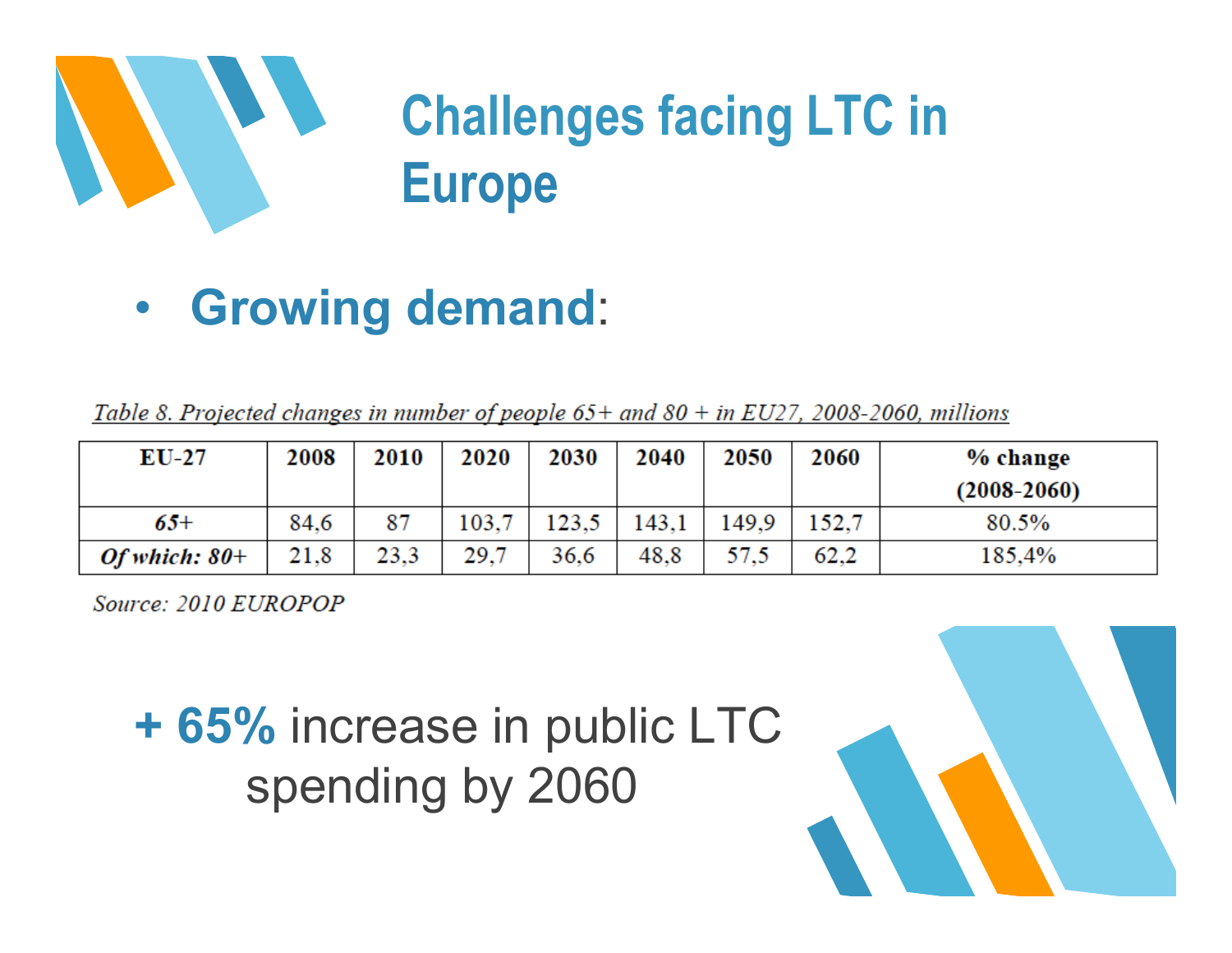

#### •**Insufficient and poor quality services**:

Limited coverage of LTC through social protection

Comparatively low quality monitoring efforts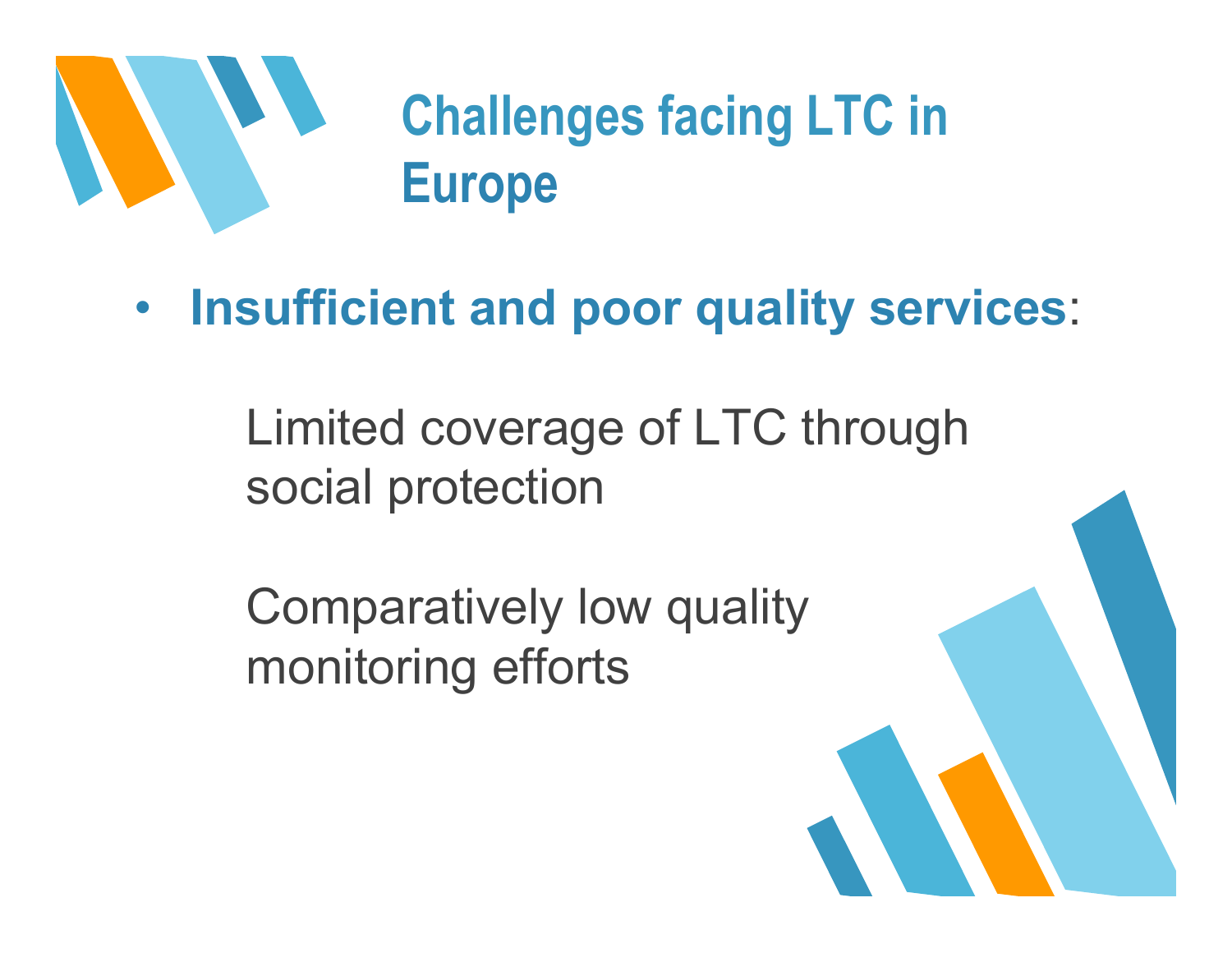

• **Precarious jobs**, linked to:

Weak public spending/social protection, pressure on services

Low societal recognition of LTC professionals and services in general

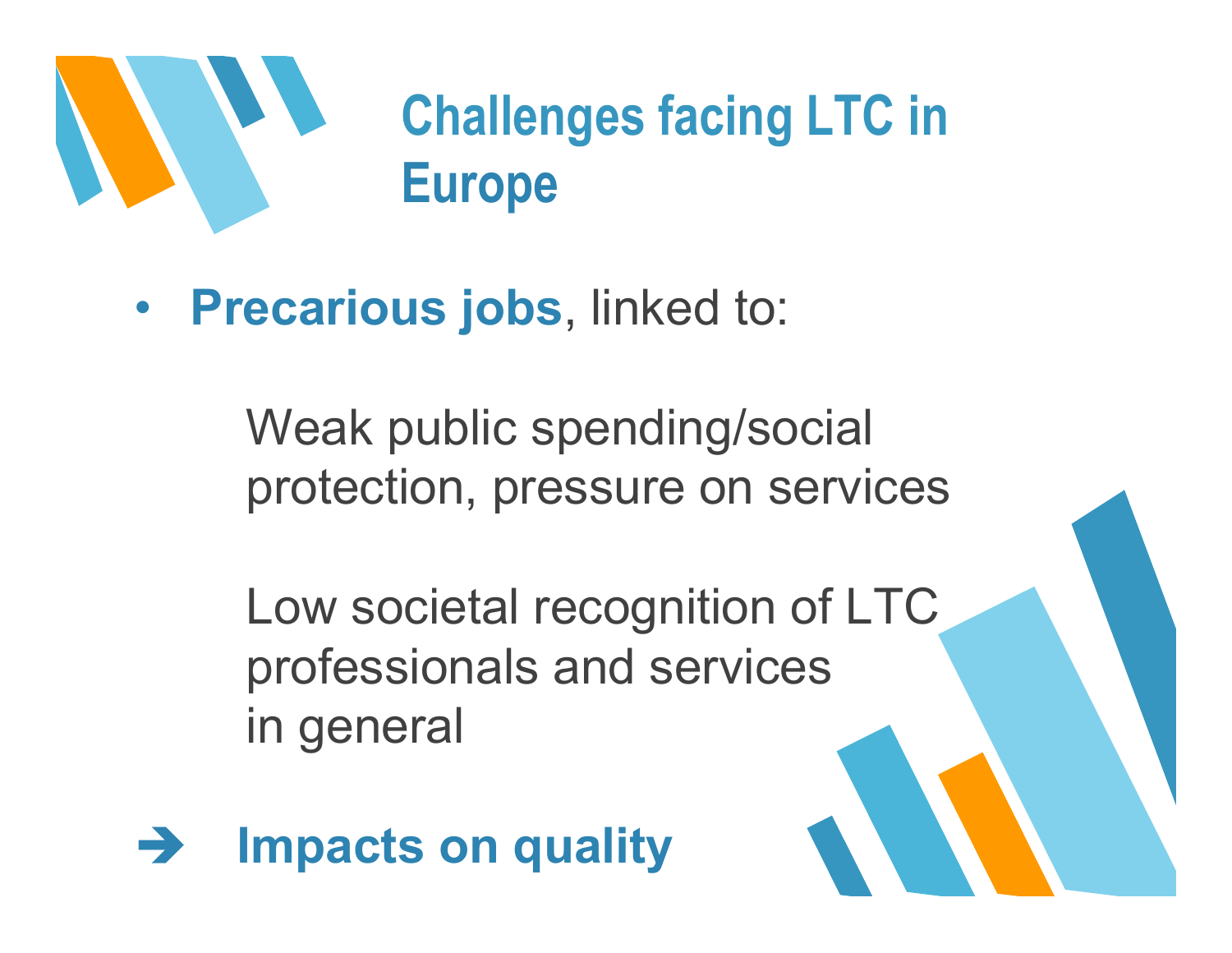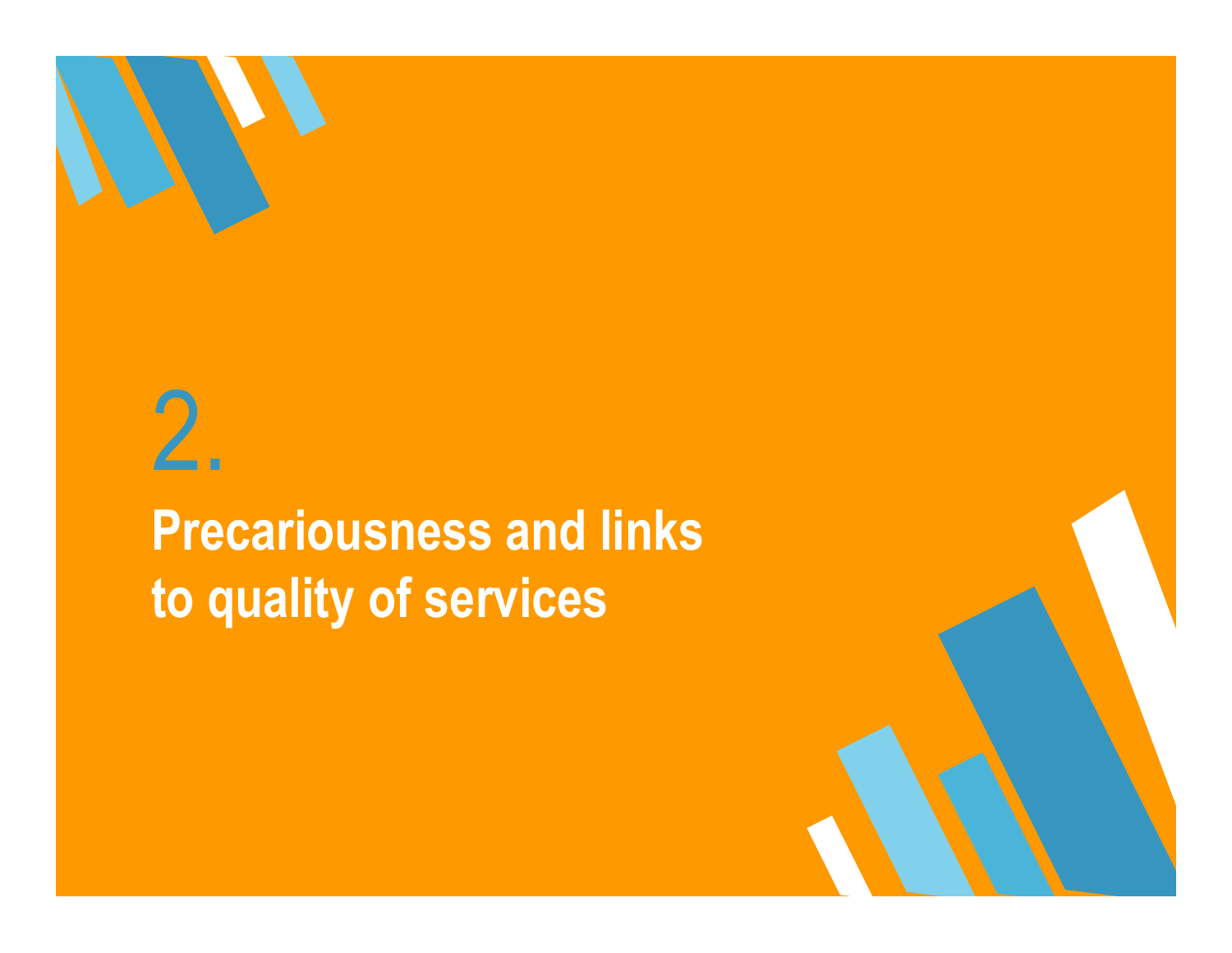

- **An unattractive working sector**
	- $\mathcal{L}_{\mathcal{A}}$ Overburden
	- $\mathcal{L}_{\mathcal{A}}$ Unsociable working hours
	- -Low pay
	- $\mathcal{L}_{\mathcal{A}}$ Lack of recognition
	- $\mathcal{L}_{\mathcal{A}}$ Few upskilling opportunities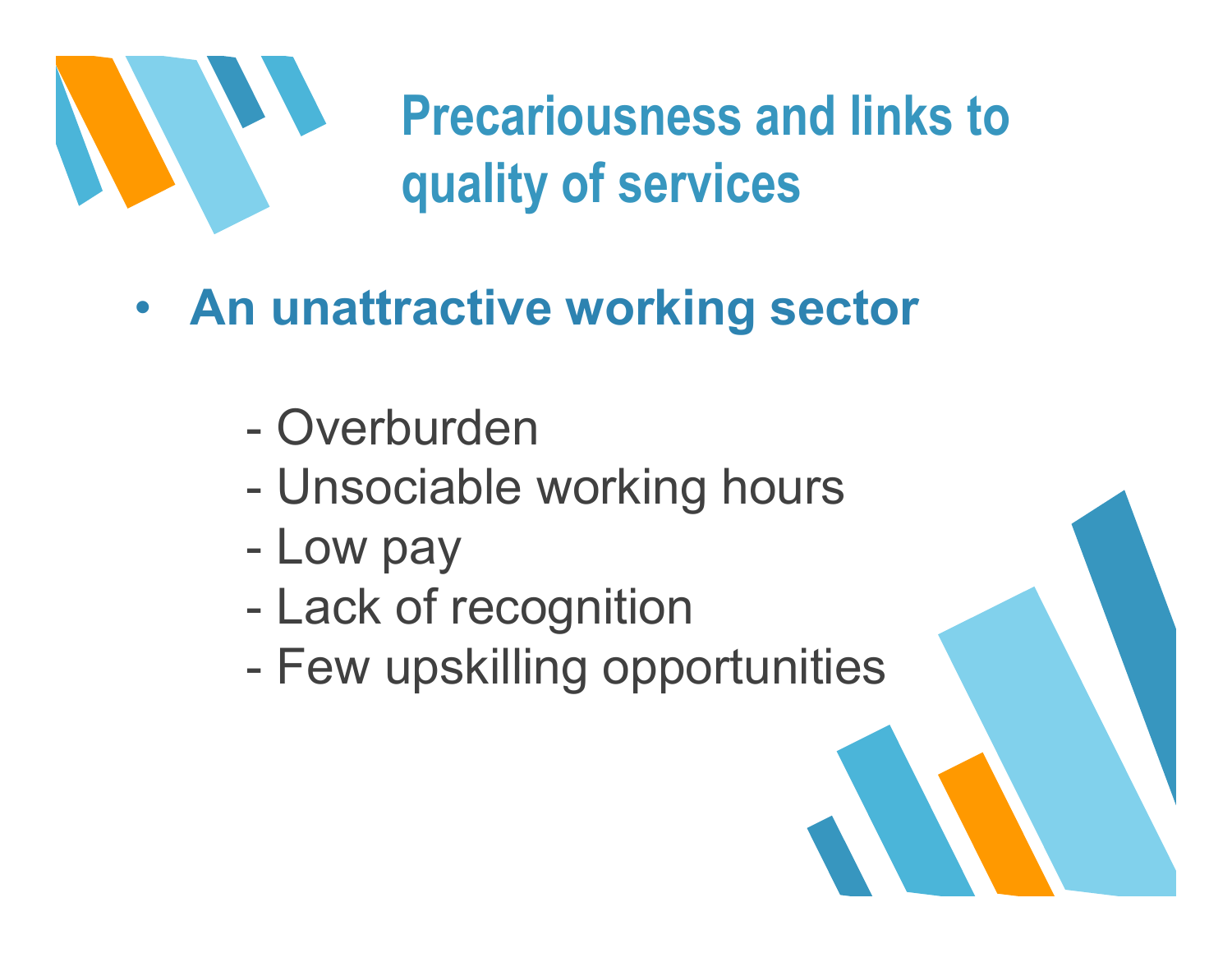

• **Low skilled workforce**

**70%** personal care workers In some countries, no qualifications required

As a result, vulnerable/discriminatedgroups in the LTC workforce: migrants, (older) women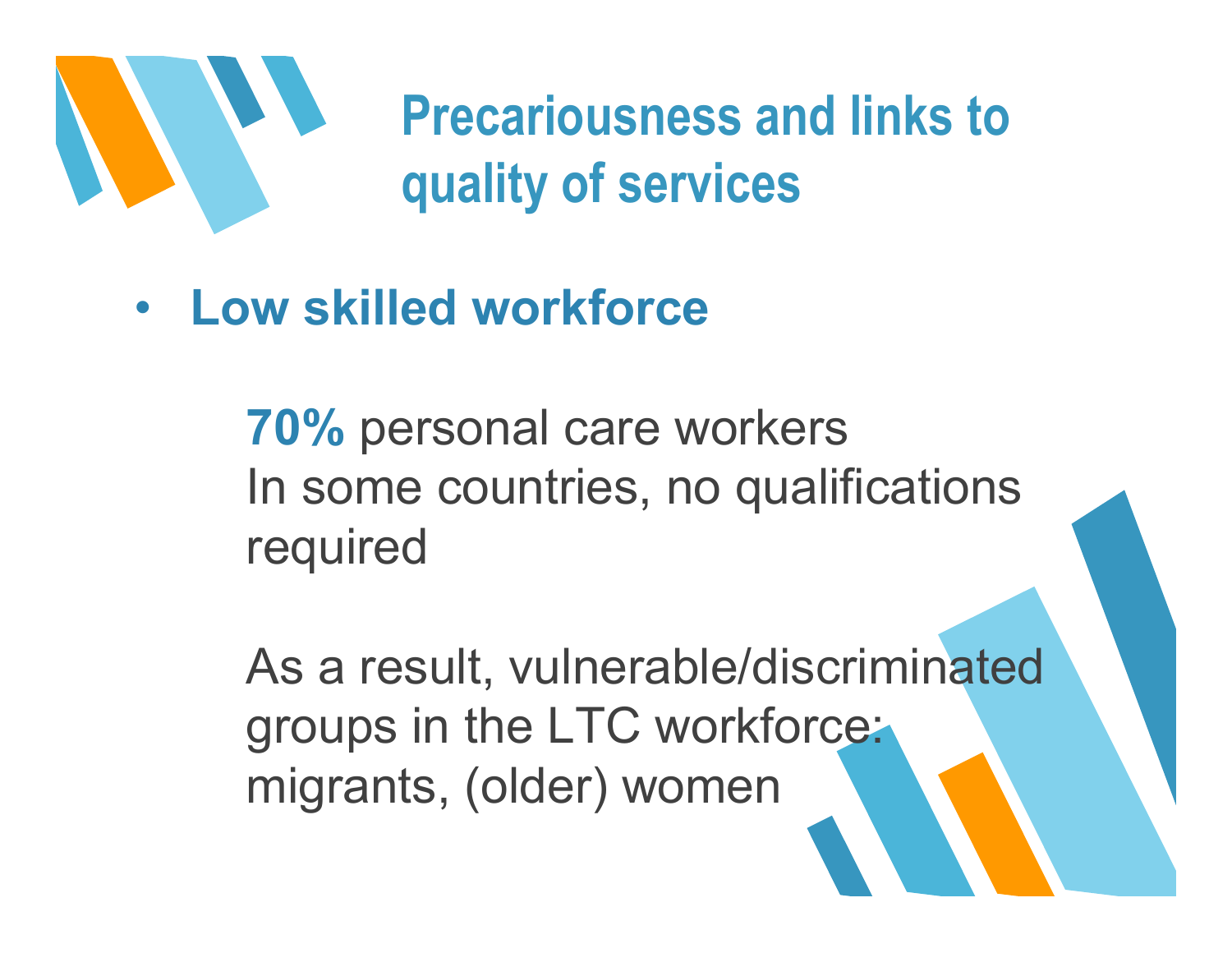

• **Perpetuation of inadequate care practices**

> $\mathcal{L}_{\mathcal{A}}$ Dignity of persons in need of care overlooked

 $\mathcal{L}_{\mathcal{A}}$ Cases of neglect and abuse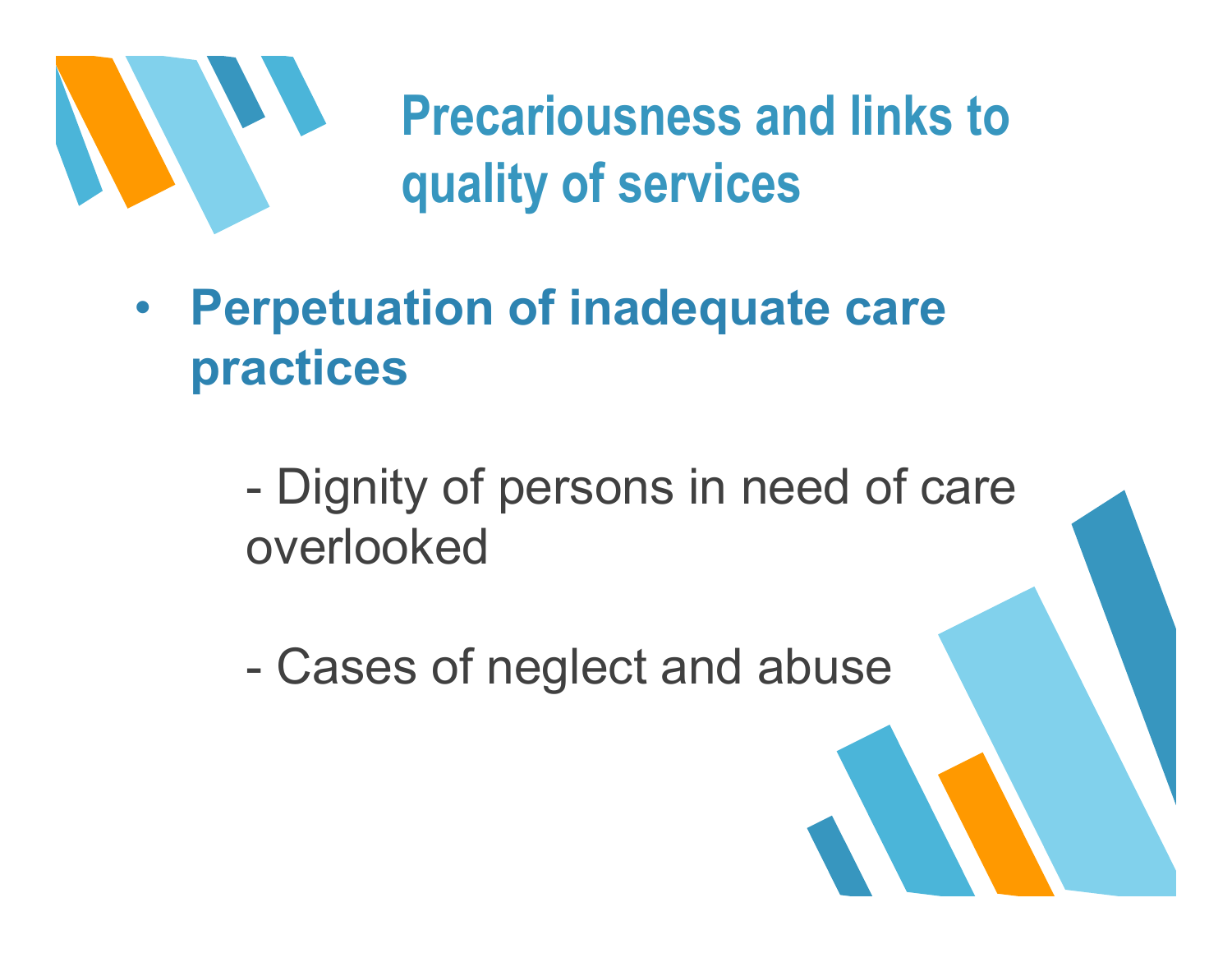

European Charter of rights and responsibilities of older people in need of long-term care and assistance

EUSTaCEA project, under Daphne III programme

- » **Right to dignity, physical and mental well-being, freedom and security**
- »**Right to self-determination**
- »**Right to privacy**
- »**Right to high quality and tailored care**
- » **Right to personalized information, advice and consent**
- » **Right to continued communication, participation in society and cultural activity**
- **Right to freedom of expression and**  »**freedom of thought/conscience: beliefs, culture and religion**
- **Right to palliative care and support,**  »**and respect and dignity in dying and in death**
- **Right to redress** »
- »**Your responsibilities**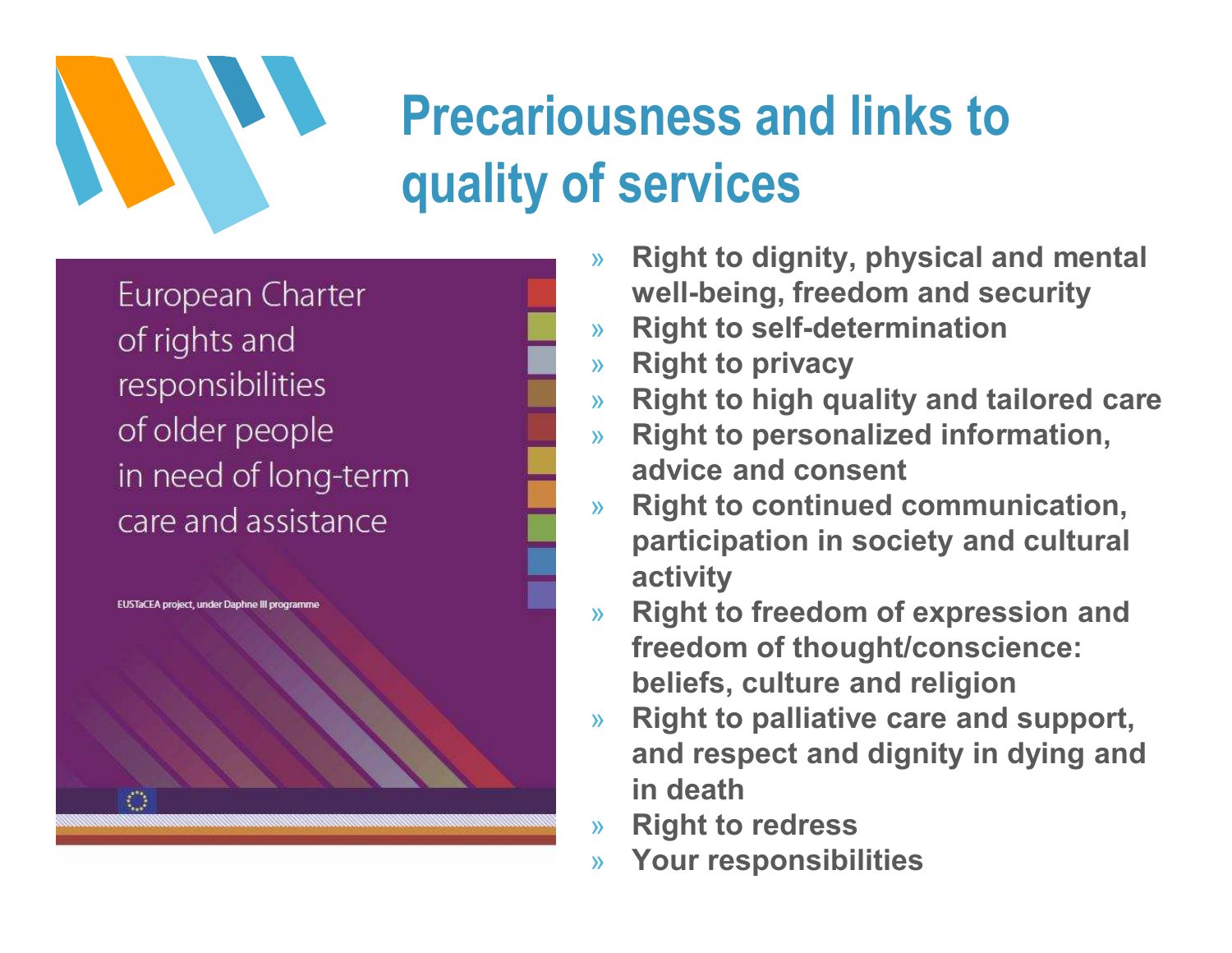



#### **European Quality Framework for long-term** care services

Principles and guidelines for the wellbeing and dignity of older people in need of care and assistance

- » **Respectful of human rights and dignity**
- **Person-centred**»
- **Preventive and rehabilitative** »
- »**Available**
- **Accessible**»
- **Affordable**»
- **Comprehensive**»
- »**Continuous**
- **Outcome-oriented and evidence** »**based**
- **Transparent** »
- »**Gender and culture sensitive**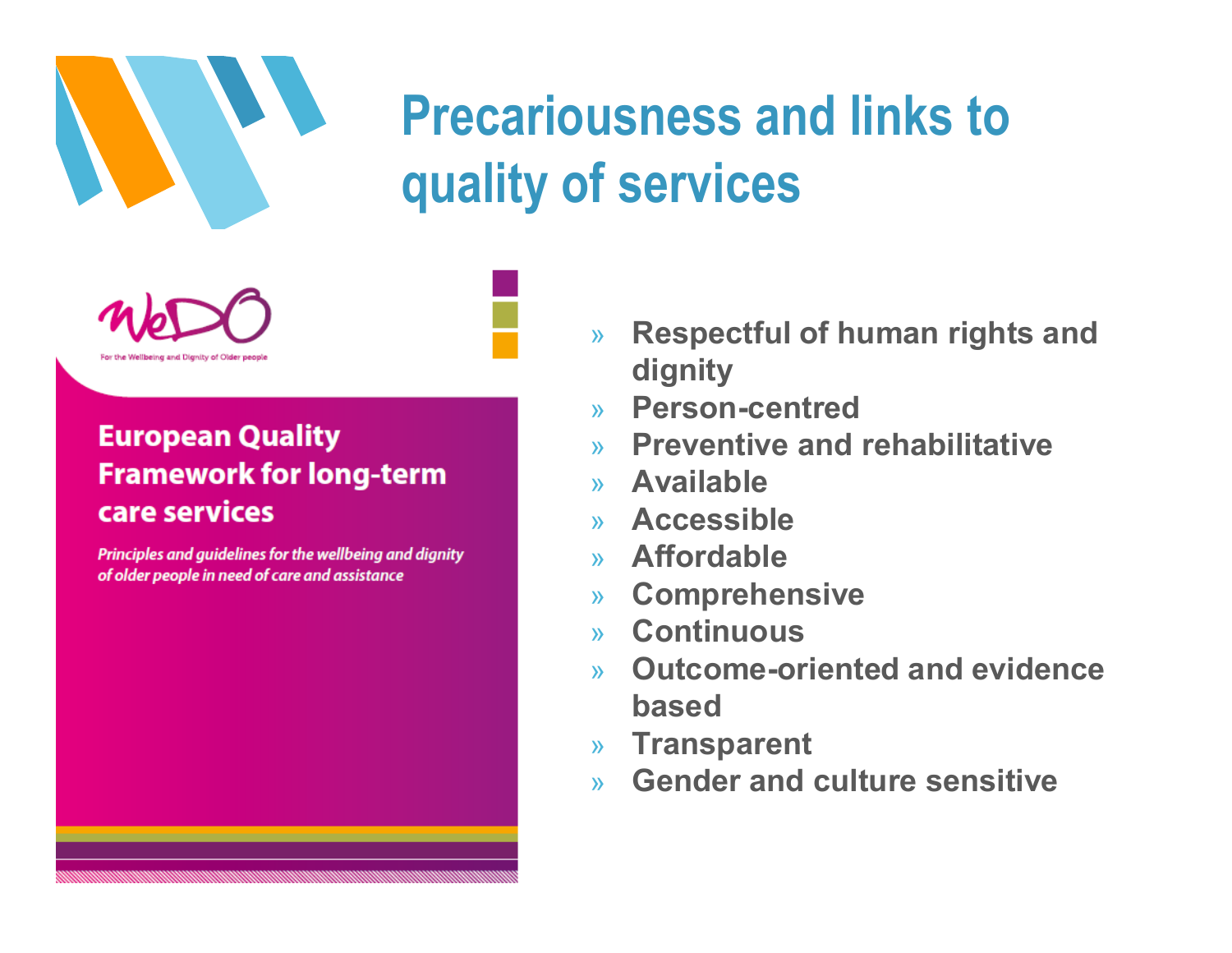

Research in **care homes** in 6 countries: Belgium, Croatia, Germany, Hungary, Lithuania and Romania

HRs at risk because of:

- $\mathcal{L}_{\mathcal{A}}$ Lack of awareness of HRs obligations
- $\mathcal{L}_{\mathcal{A}}$ Working conditions (qualifications, motivation, overburden)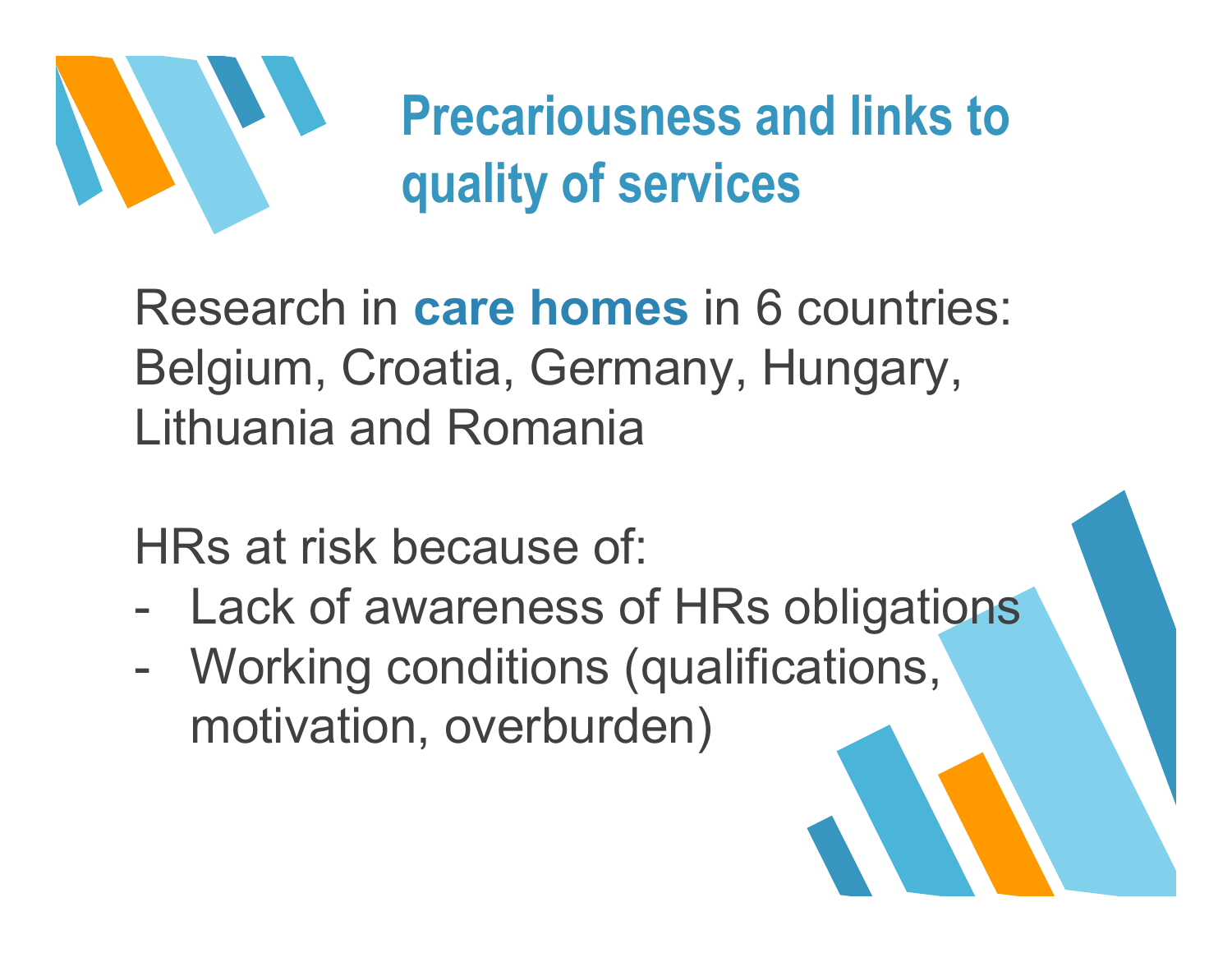*"There was some evidence that [discontent among care workers] was a contributing factor to some infringements of older persons' human rights [, which] reinforces suggestions that most infringements of human rights in LTC settings occur due to inadequate working conditions and lack of skilled personnel in care homes"*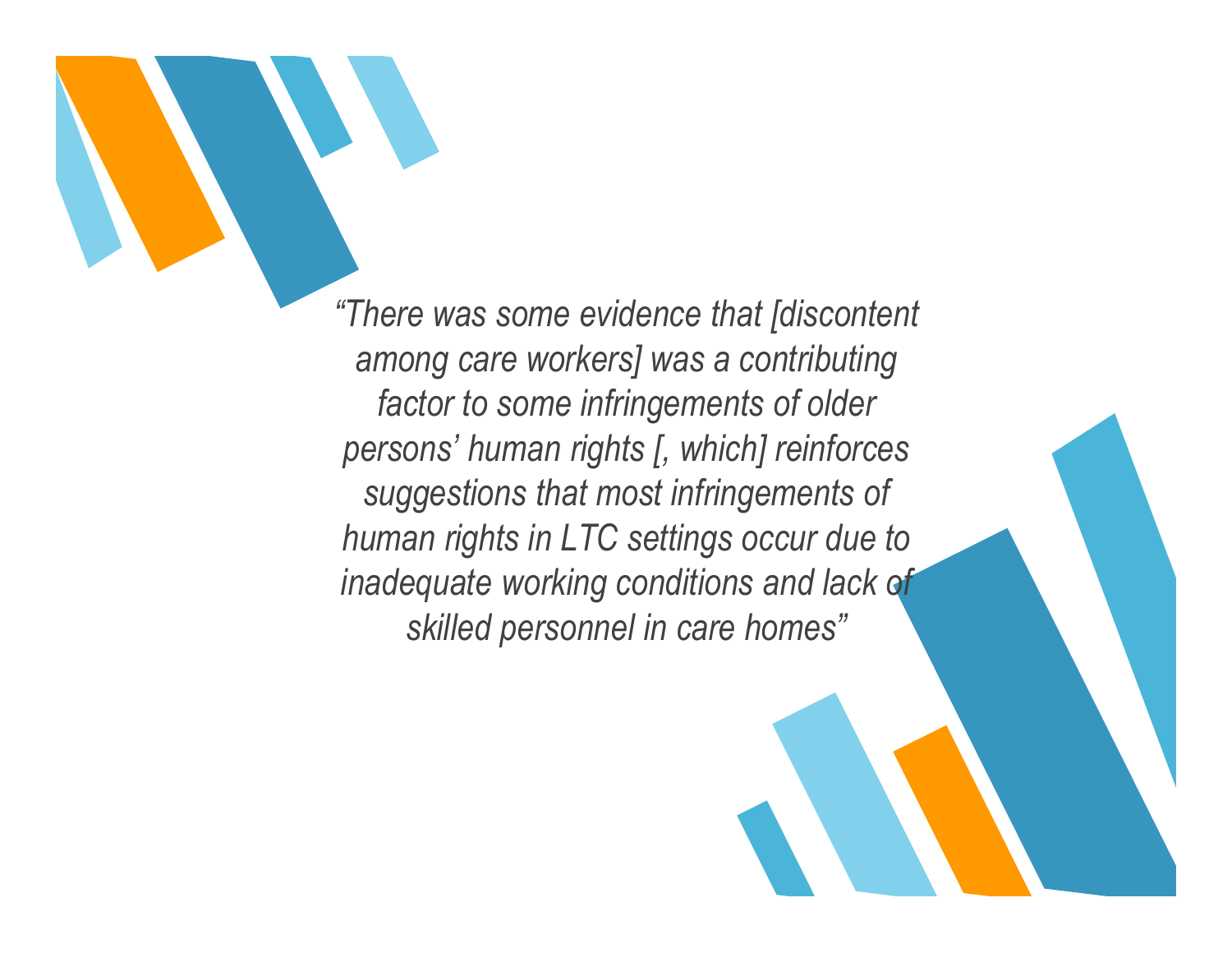

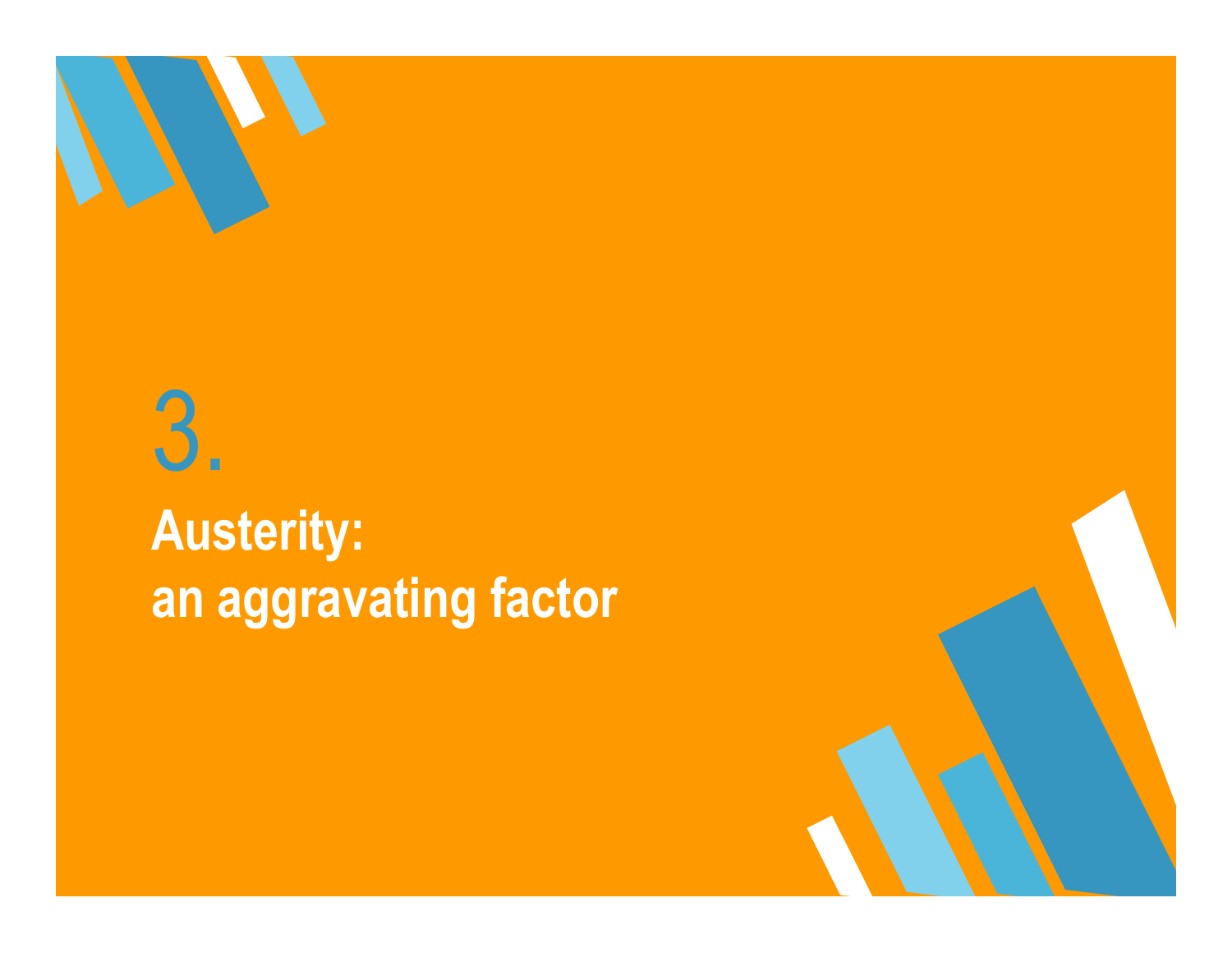

# **Economic and financial crisis (2007-)**

After counter-cyclical policies (2008-2009), austerity:

• **- 10%** GDP public spending Greece • **- 7 to 8%** GDP Spain, Portugal, UK, **Hungary**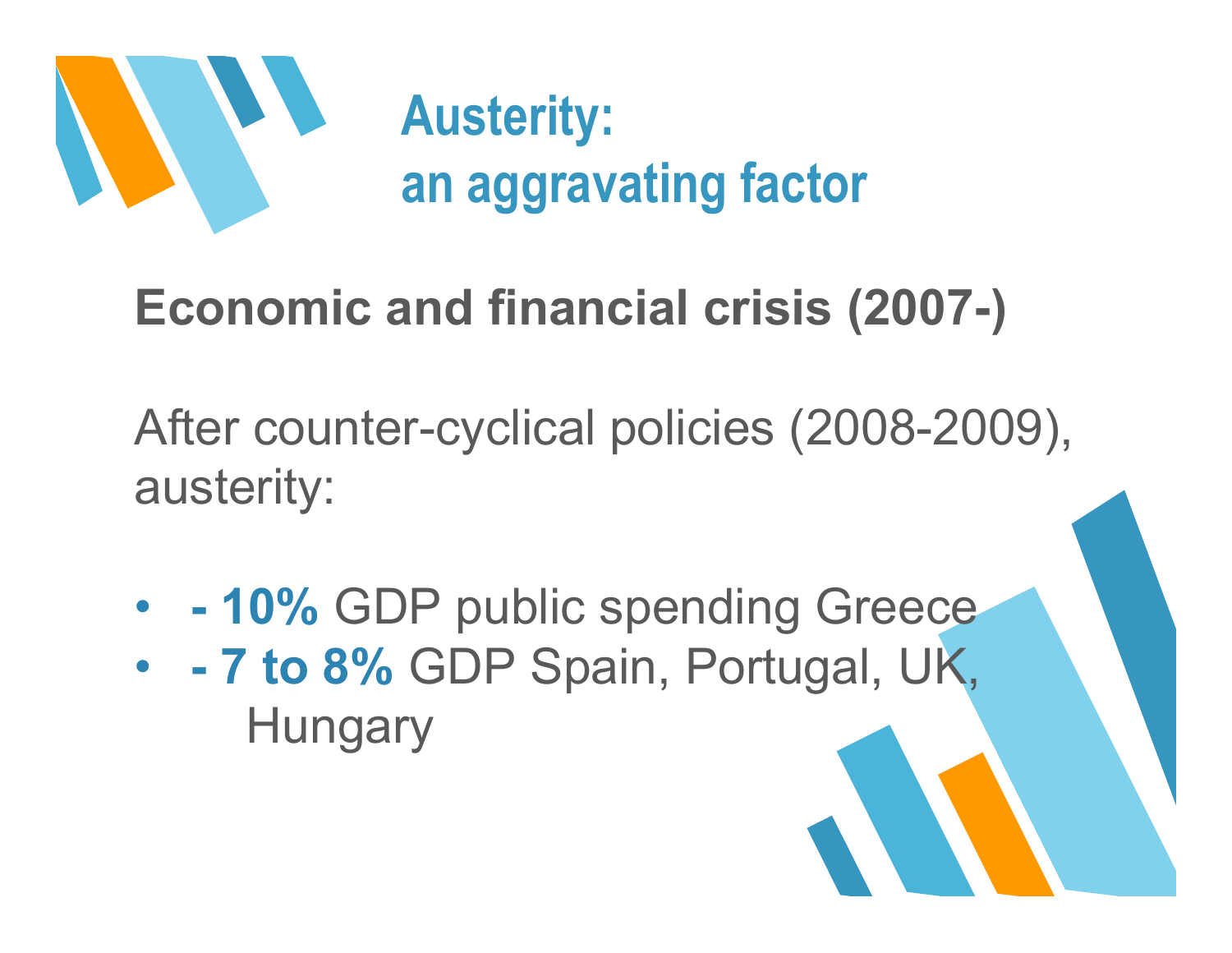

# **Economic and financial crisis (2007-)**

Cuts also in LTC:

 $\bullet$ Cyprus, Greece, Ireland (- 5-8%), Spain

Impacts on users:

- Longer waiting lists
- •Freeze/elimination of entitlements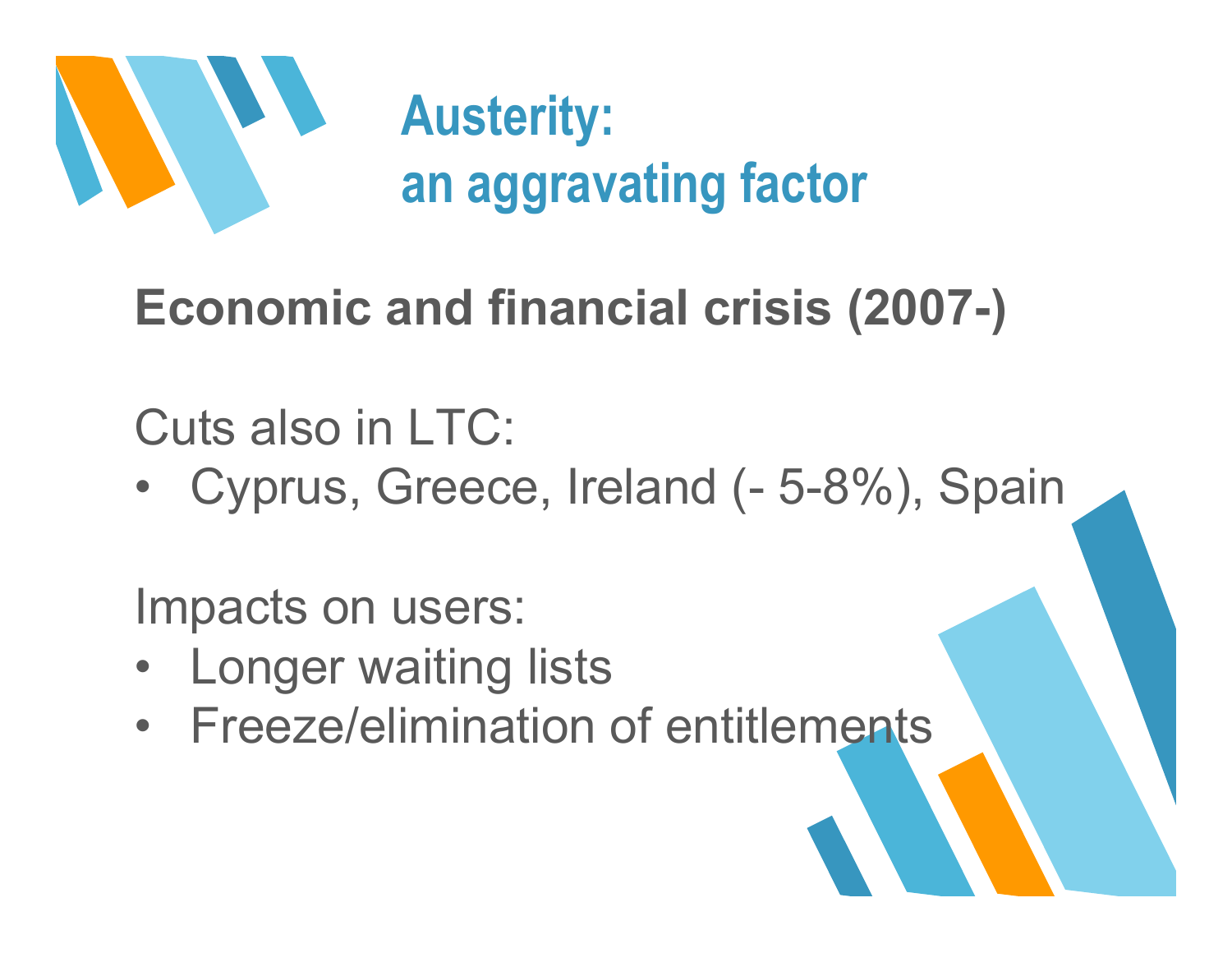

Impacts on LTC workers: (on top of increased precariousness in the<br>labor read(a<sup>1)</sup> labor market)

- •Cuts in wages
- $\bullet$ Cuts in staff - redundancies, freezes in recruitment, early retirement, increased use of short-term contracts<br>Peduced werking hours
- Reduced working hours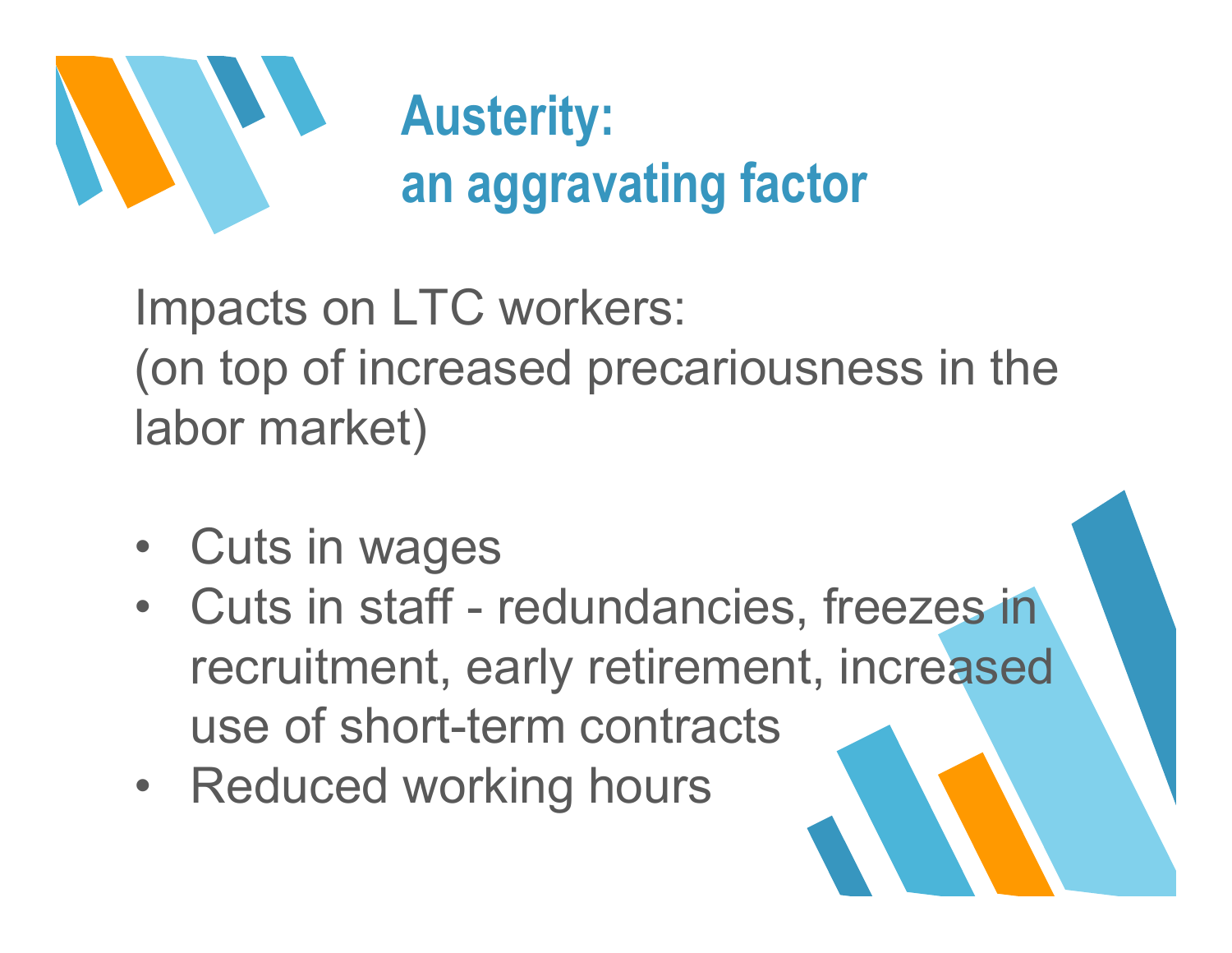

UN Independent Expert foreign debt:

•Concern about the impacts of cuts on health and social welfare of persons with disabilities

*"states have limited capacity to make 'efficiency gains' within few years without affecting the quality, accessibility and affordability of public services for rights holders"*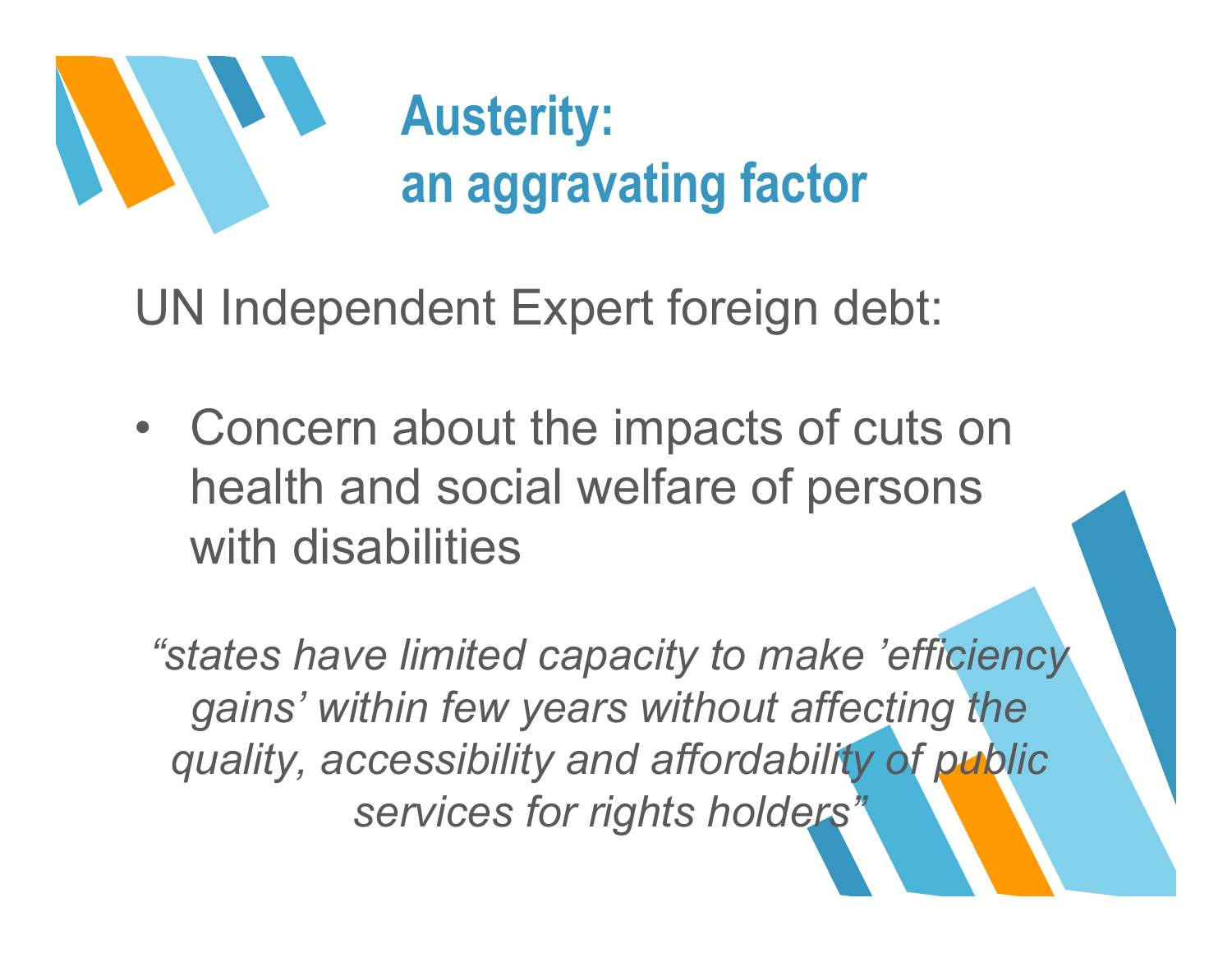

- $\bullet$ Evidence of impacts of staffing on **autonomy, privacy and freedom of movement**
- $\bullet$  Forced **increasing role for informal carers** and higher prevalence of elder abuse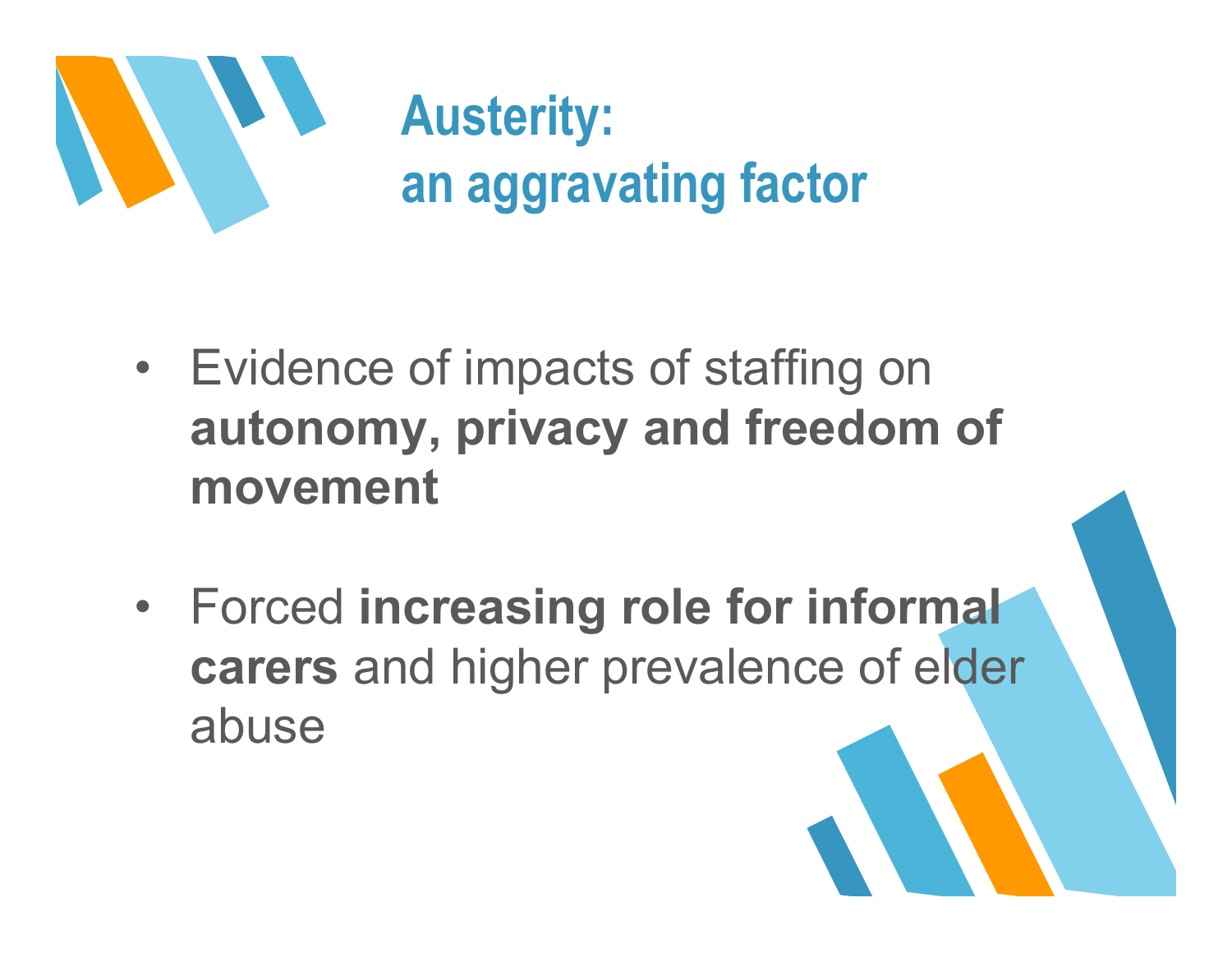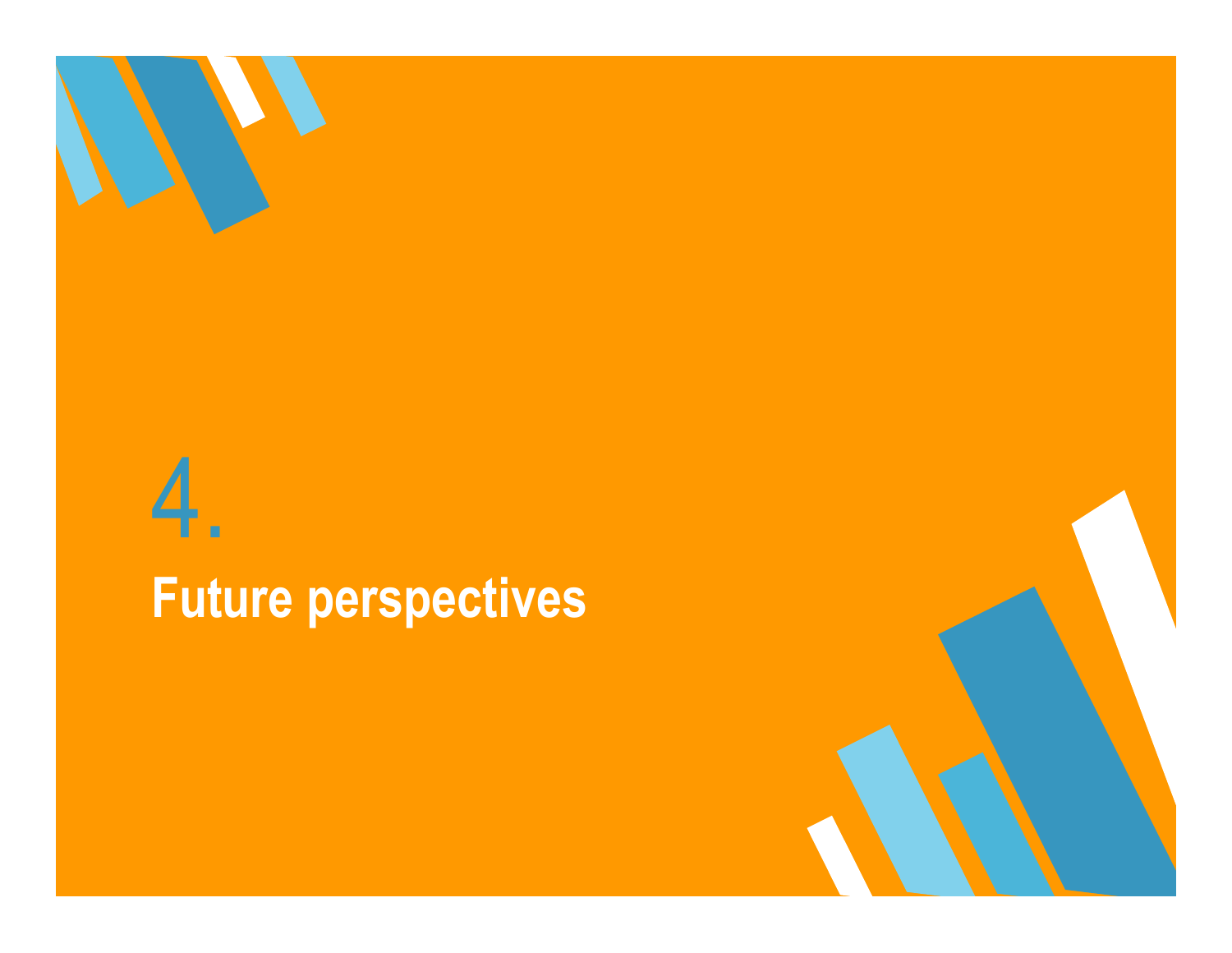

A European narrative for **formal** care services and **dignified working conditions**:

- $\bullet$  LTC services as a **social investment**; improving working conditions is key
- **'White-jobs'**: good working conditions for good quality services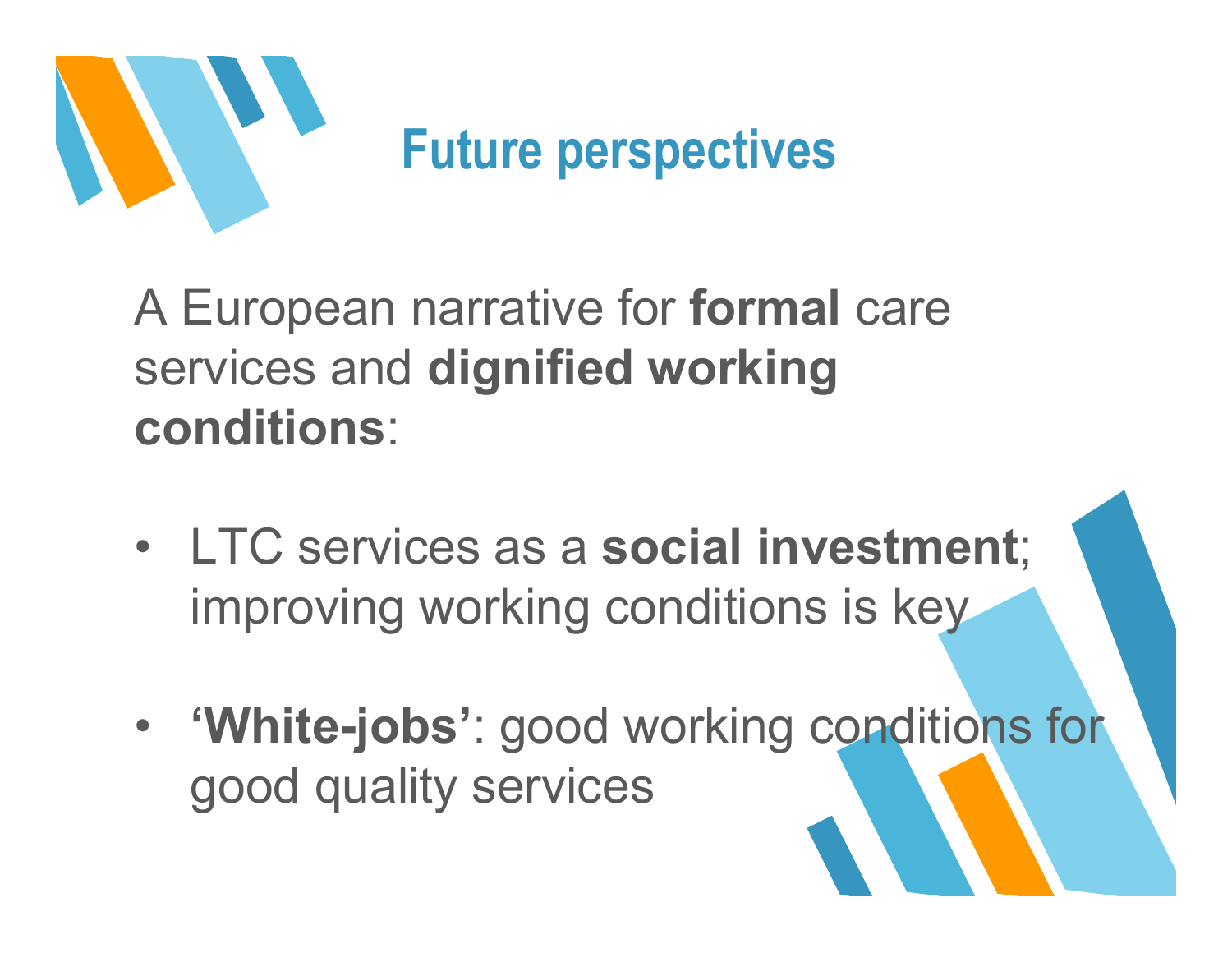

European **trade union** demands:

- •access to training and qualifications
- address low pay
- recruitment and retention strategies
- employment conditions and care quality standards in public procurement
- collective bargaining to cover all care workers